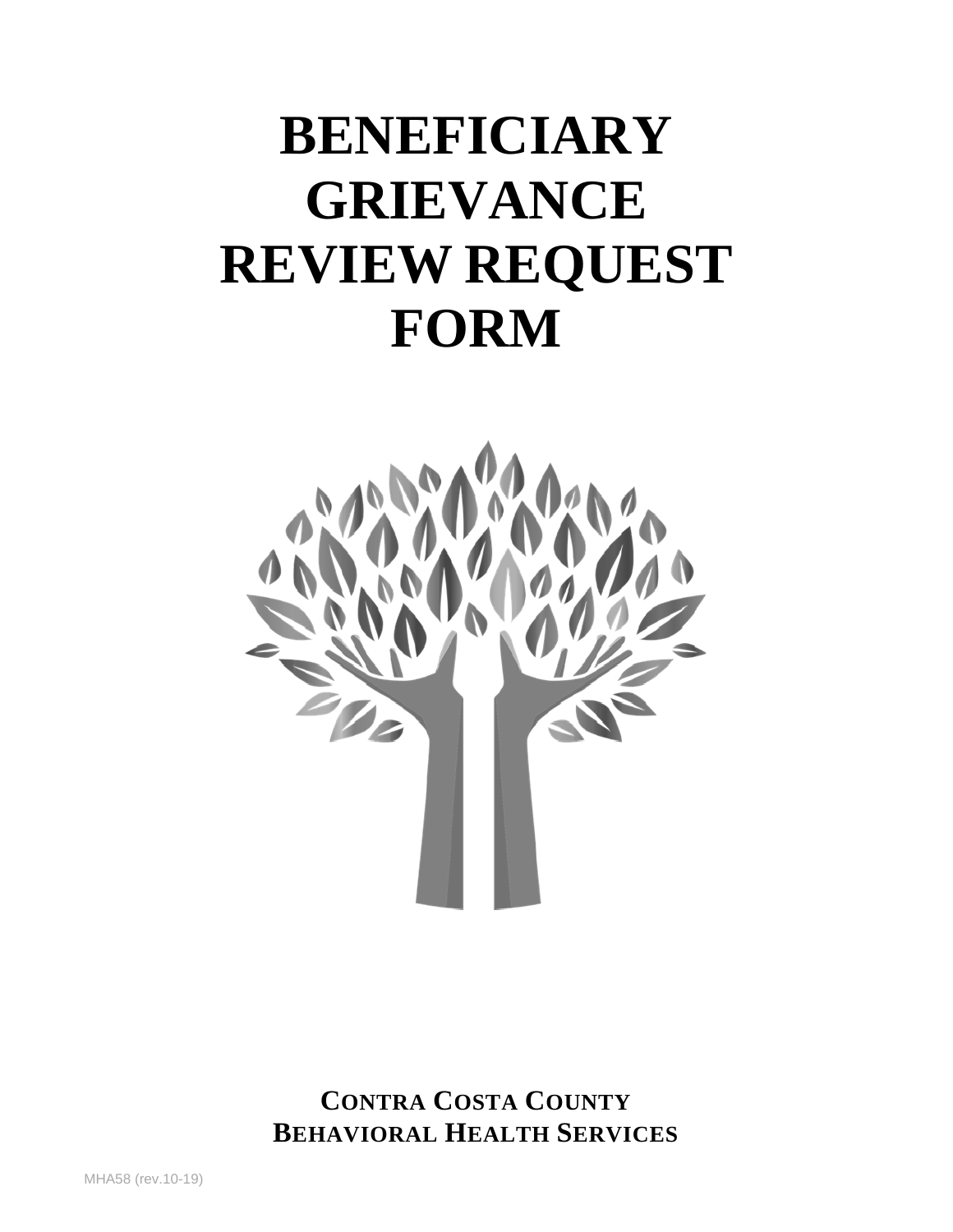## **English**

ATTENTION: If you speak another language, language assistance services, free of charge, are available to you. Call (888) 678-7277 (TTY: 711).

ATTENTION: Auxiliary aids and services, including but not limited to large print documents and alternative formats, are available to you free of charge upon request. Call (888) 678- 7277 (TTY: 711).

# **Español (Spanish)**

ATENCIÓN: Si habla español, tiene a su disposición servicios gratuitos de asistencia lingüística. Llame al (888) 678-7277 (TTY: 711).

# **Tiếng Việt (Vietnamese)**

CHÚ Ý: Nếu bạn nói Tiếng Việt, có các dịch vụ hỗ trợ ngôn ngữ miễn phí dành cho bạn. Gọi số (888) 678-7277 (TTY: 711).

# **Tagalog (Filipino)**

PAUNAWA: Kung nagsasalita ka ng Tagalog, maaari kang gumamit ng mga serbisyo ng tulong sa wika nang walang bayad. Tumawag sa (888) 678-7277 (TTY: 711).

# **한국어 (Korean)**

주의: 한국어를 사용하시는 경우, 언어 지원 서비스를 무료로 이용하실 수 있습니다. (888) 678-7277 (TTY: 711)

번으로 전화해 주십시오.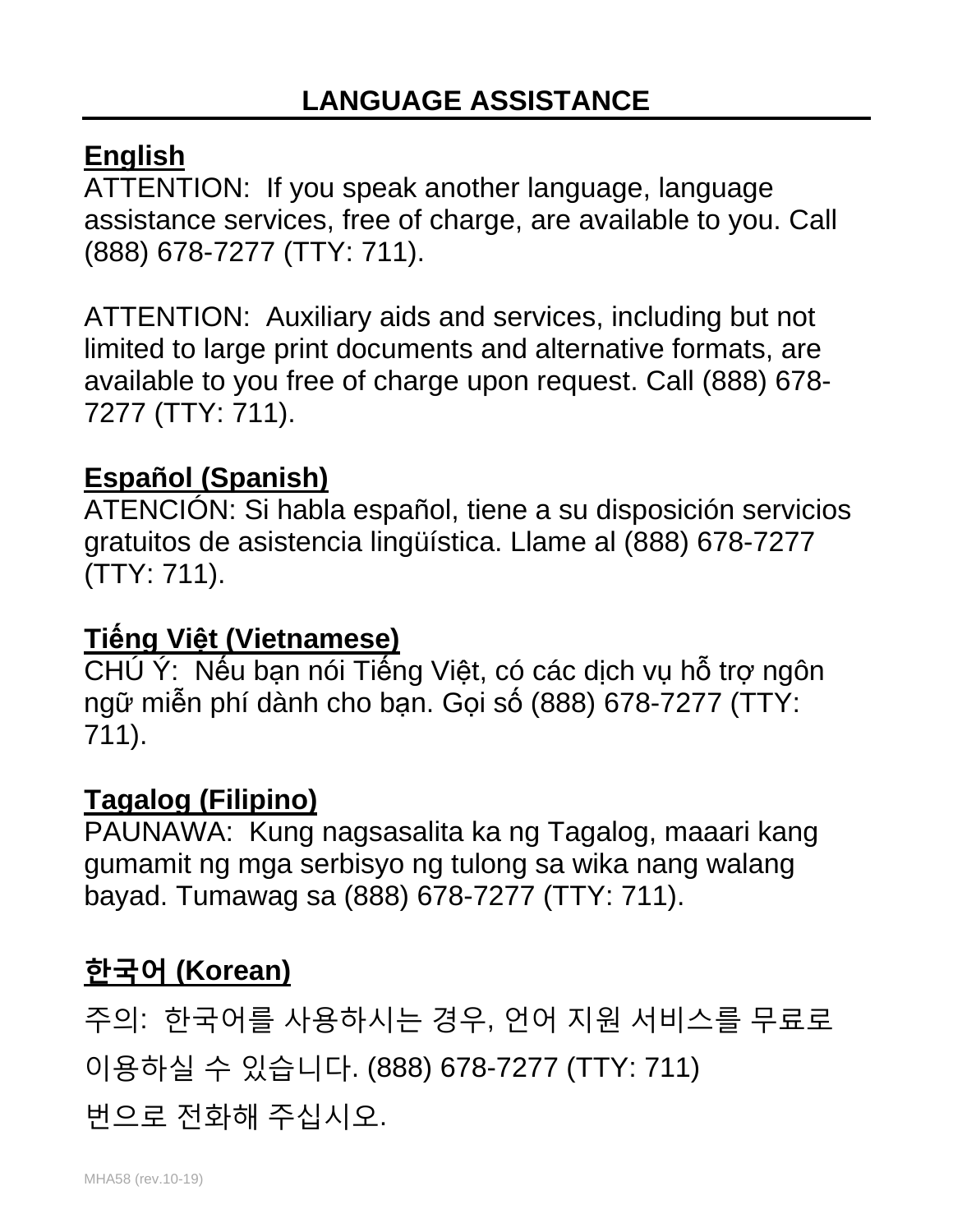# 繁體中文 **(Chinese)**

注意:如果您使用繁體中文,您可以免費獲得語言援助服務。請 致電 (888) 678-7277 (TTY: 711).

#### Հայերեն **(Armenian)**

ՈՒՇԱԴՐՈՒԹՅՈՒՆ՝ Եթե խոսում եք հայերեն, ապա ձեզ անվճար կարող են տրամադրվել լեզվական աջակցության ծառայություններ: Զանգահարեք (888) 678-7277 (TTY: 711).

#### **Русский (Russian)**

ВНИМАНИЕ: Если вы говорите на русском языке, то вам доступны бесплатные услуги перевода. Звоните (888) 678- 7277 (TTY: 711).

#### **(Farsi (**فارسی

**توجھ**: اگر بھ زبان فارسی گفتگو می کنید، تسھیلات زبانی بصورت رایگان برای شما فراھم می باشد با (711 :TTY (678-7277) 888 (تماس بگیرید.

## 日本語 **(Japanese)**

注意事項:日本語を話される場合、無料の言語支援をご利用い ただけます。(888) 678-7277 (TTY: 711) まで、お電話にてご 連絡ください。

#### **Hmoob (Hmong)**

LUS CEEV: Yog tias koj hais lus Hmoob, cov kev pab txog lus, muaj kev pab dawb rau koj. Hu rau (888) 678-7277 (TTY: 711).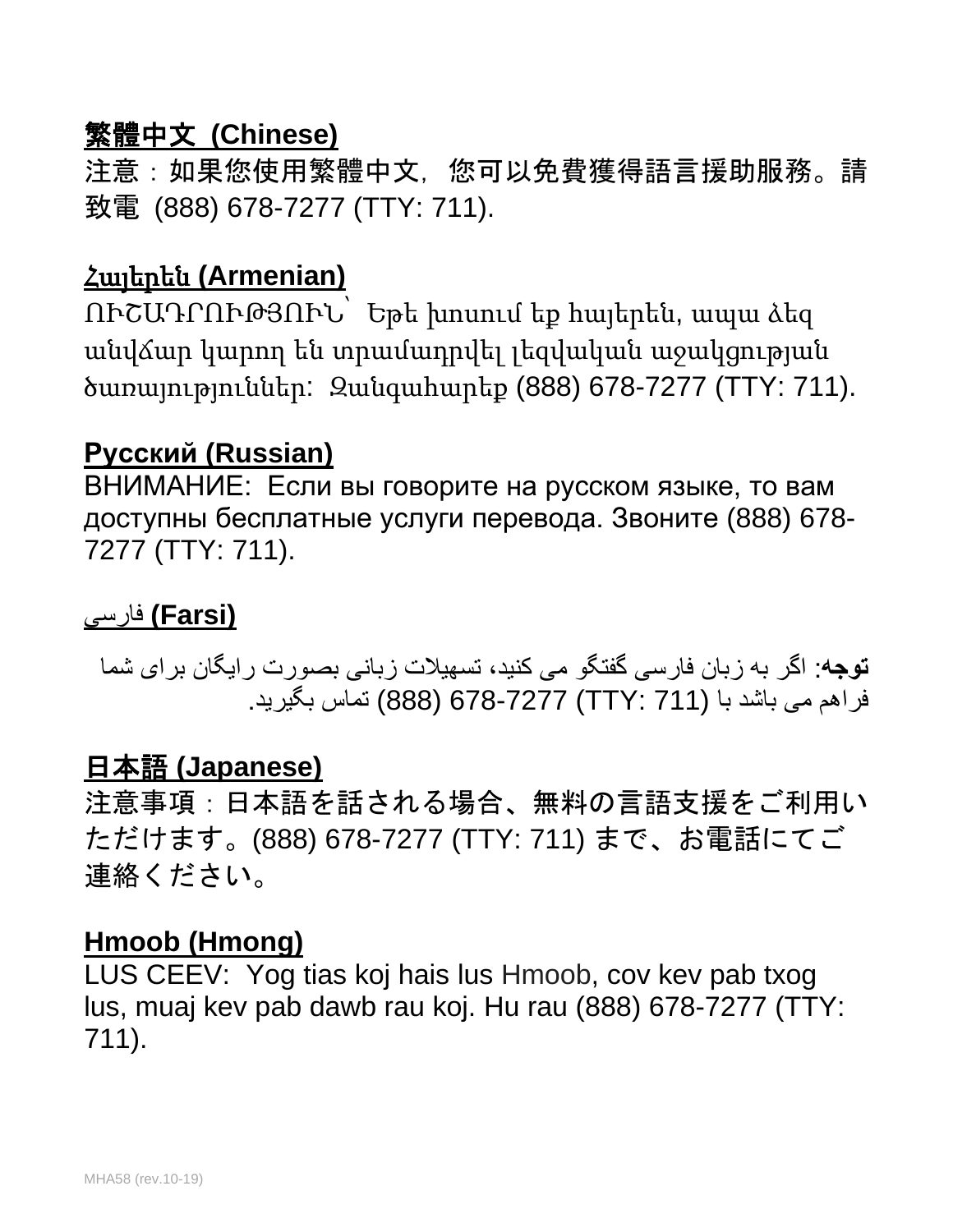# ਪੰ ਜਾਬੀ **(Punjabi)**

ਧਿਆਨ ਦਿਓ :ਜੇ ਤੁਸੀਂ ਪੰਜਾਬੀ ਬੋਲਦੇ ਹੋ ,ਤਾਂ ਭਾਸ਼ਾ ਵਿੱਚ ਸਹਾਇਤਾ ਸੇਵਾ ਤੁਹਾਡੇ ਲਈ ਮੁਫਤ ਉਪਲਬਧ ਹੈ। (888) 678-7277 (TTY: 711)' ਤੇ ਕਾਲ ਕਰੋ।

# **(Arabic (العربیة**

ملحوظة: إذا كنت تتحدث اذكر اللغة، فإن خدمات المساعدة اللغویة تتوافر لك بالمجان. اتصل برقم 678-7277 (888) رقم ھاتف الصم والبكم: 711

# **�हंद� (Hindi)**

ध्यान दे: यदि आप हिंदी बोलते हैं तो आपके लिए मुफ्त में भाषा सहायता सेवाएं उपलब्ध हैं। (888) 678-7277 (TTY: 711) पर कॉल करें।

# **ภาษาไทย (Thai)**

เรียน: ถ้าคุณพูดภาษาไทยคุณสามารถใช้บริการช่วยเหลือทางภาษาได้ฟรี โทร (888) 678- 7277 (TTY: 711).

# <u>ខ្មែរ (Cambodian)</u>

្របយ័គ្នះ ររ សើ ៑នងាអ្នកនិយាយ ភាសាខ្មែ ុ រសវាជំនួយមននកភាសា រោយមីនគិតុួួួន គឺអាចម៉ានសំរា ់ បំររ អ្ើ នក។ ចូ ទូ ស័ព្ទ (888) 678-7277 (TTY: 711)។

# ພາສາລາວ **(Lao)**

ໄປດຊາບ: ຖ້າວ່າ ທ່ານເວົາພາສາ ລາວ, ່ ່ ້ ການບໍລິການຊ່ວຍເຫຼືອດ້ານພາສາ, ໂດຍບໍ່ເສັ້ງຄ່າ, ແມ່ນມີພ້ອມໃຫ້ທ່ານ. ໂທຣ (888) 678-7277 (TTY: ັ ່ ່ ີ ່ 711).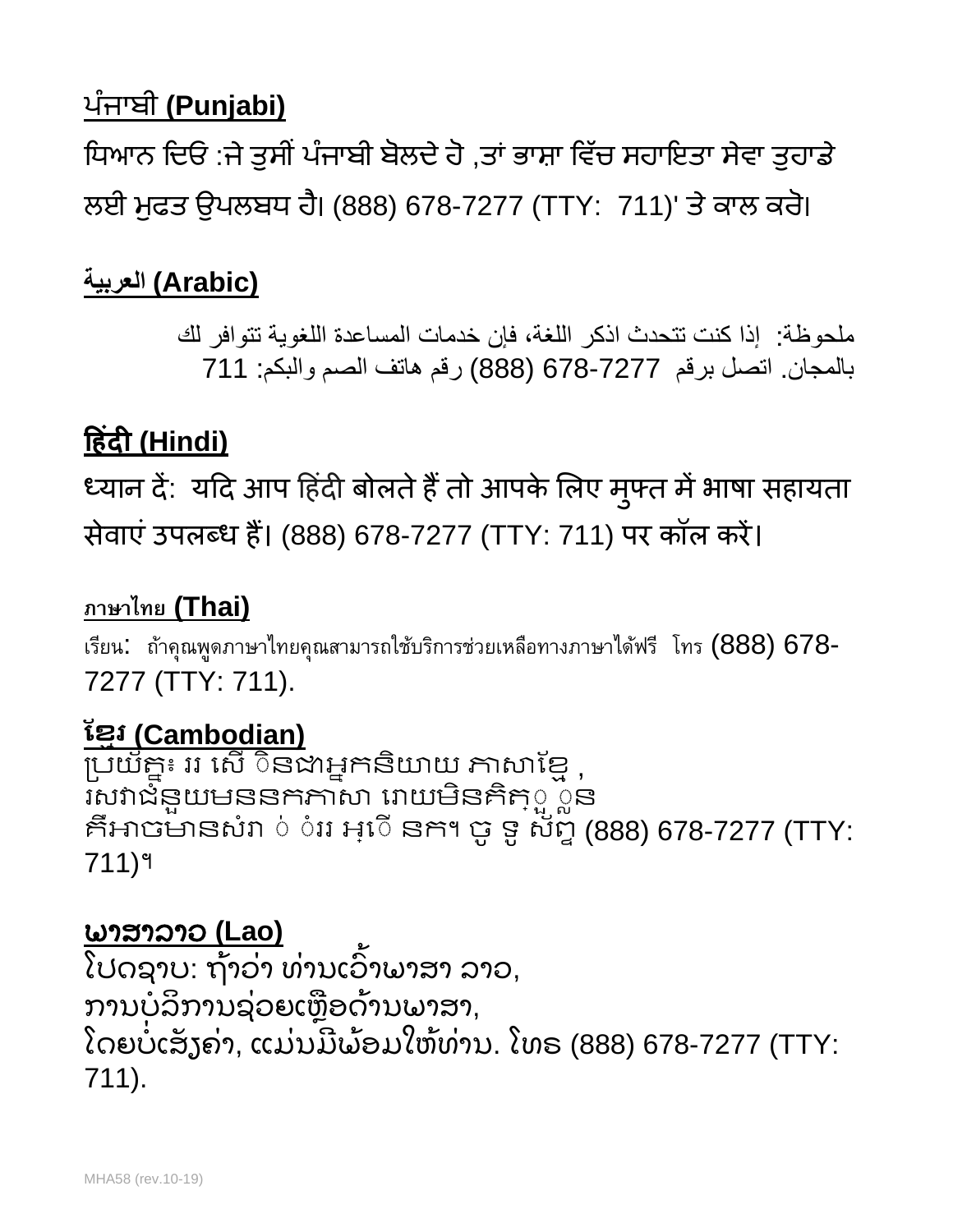## **IMPORTANT INFORMATION YOU SHOULD KNOW**

#### **If you need assistance with completing this form:**

- You may ask any staff at each program to assist you.
- You may call the Grievance Advocate (not a direct County employee) at (925) 293-4942. Collect calls are accepted.

#### **What is a Grievance?**

A grievance is an expression of dissatisfaction about anything regarding your specialty mental health or substance use disorder services that are not one of the problems covered by the appeal and State Hearing processes.

#### **The grievance process will:**

- Involve simple and easily understood procedures that allow you to present your grievance orally or in writing.
- Not penalize you or your provider in any way.
- Allow you to authorize another person to act on your behalf, including a specialty mental health or substance use disorder provider. If you authorize another person to act on your behalf, the Contra Costa Mental Health Plan(MHP) or Drug Medi-Cal Organized Delivery System Plan (DMC-ODS) might ask you to sign a form authorizing them to release information to that person.
- Ensure that the individuals making the decisions are qualified to do so and not involved in any previous levels of review or decision-making.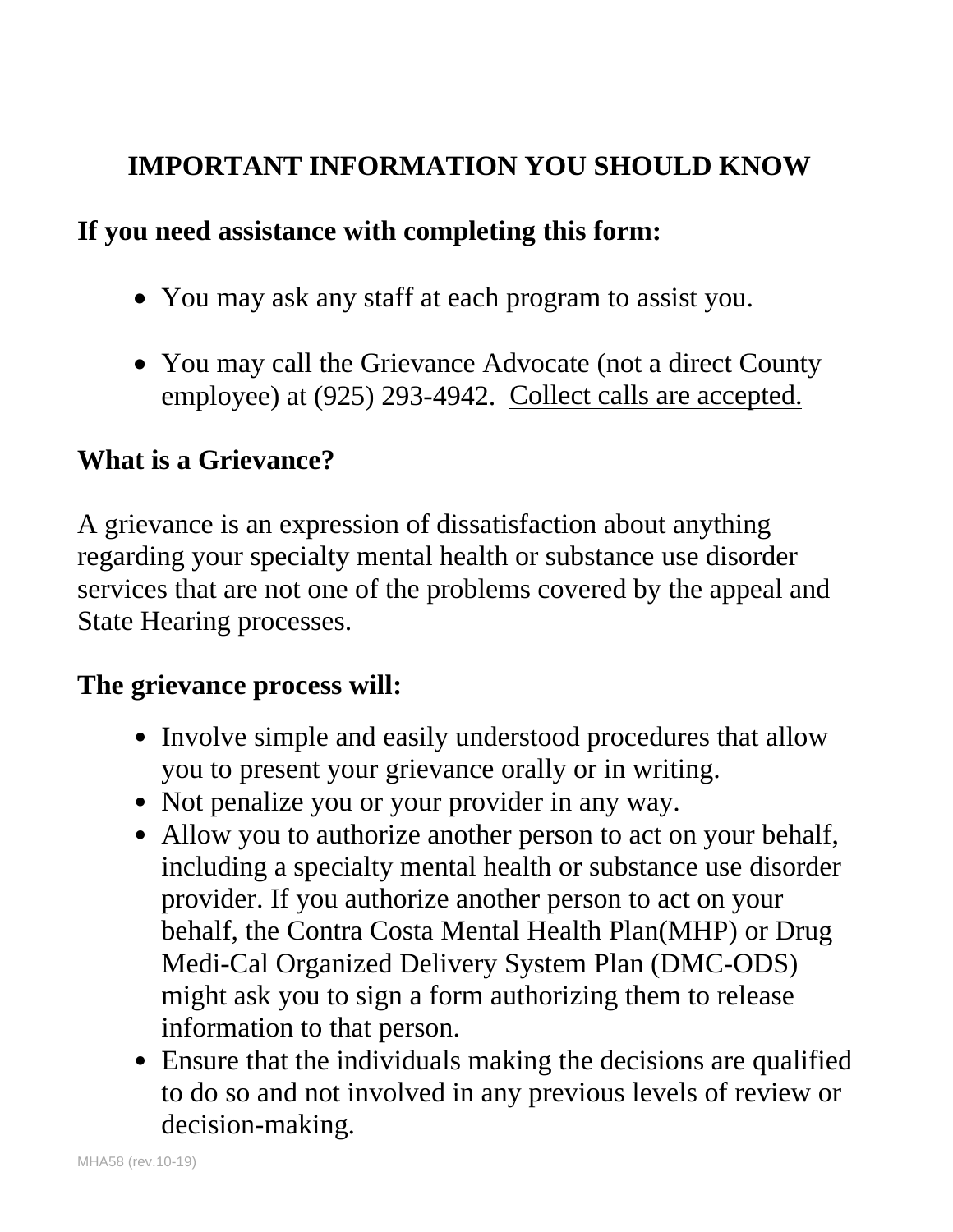• Provide resolution for the grievance in the required timeframes.

#### **When Can I File a Grievance?**

You can file a grievance anytime with the Contra Costa MHP or DMC-ODS ) if you are unhappy with the specialty mental health or substance use disorder services you are receiving from Contra Costa MHP or DMC-ODS or have another concern regarding them.

#### **How Can I File a Grievance?**

You may call the Access Line at (888) 678-7277 to get help with a grievance. Contra Costa MHP or DMC-ODS will provide selfaddressed envelopes at all the providers' sites for you to mail in your grievance. If you do not have a self-addressed envelope, you may mail your grievance directly to the address on this form. Grievances can be filed orally or in writing. Oral grievances do not have to be followed up in writing.

#### **How Do I Know If the CCMHP Received My Grievance?**

The Contra Costa MHP or DMC-ODS will let you know that it received your grievance by sending you a written confirmation.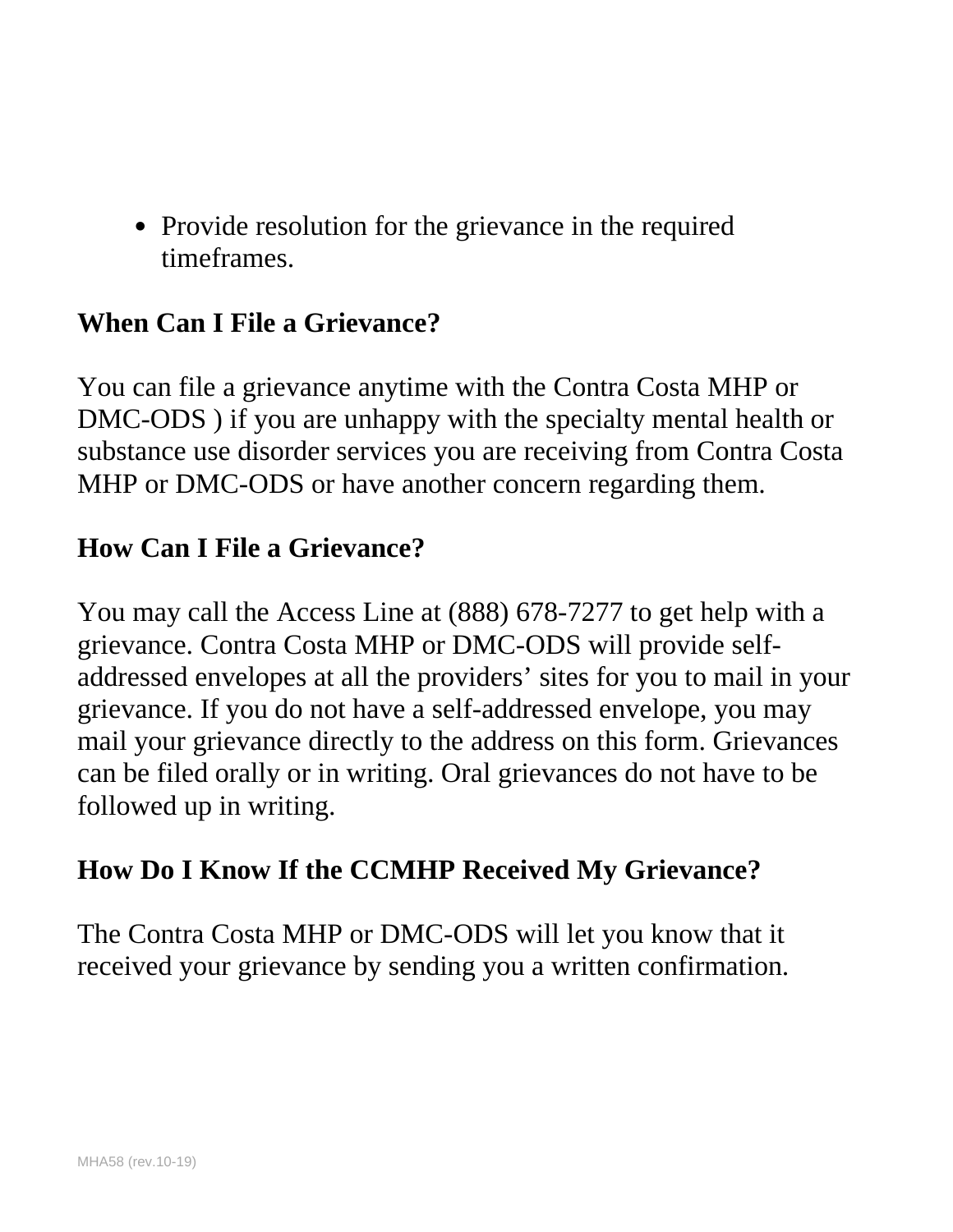#### **When Will My Grievance Be Decided?**

The Contra Costa MHP or DMC-ODS must make a decision about your grievance within 90 calendar days from the date you filed your grievance. The timeframes for making a decision may be extended by up to 14 calendar days if you request an extension, or if Contra Costa MHP or DMC-ODS believes that there is a need for additional information and that the delay is for your benefit. An example of when a delay might be for your benefit is when Contra Costa MHP or DMC-ODS believes it might be able to resolve your grievance if they have more time to get information from you or other people involved.

#### **How Do I Know If the Contra Costa MHP or DMC-ODS Has Made a Decision About My Grievance?**

When a decision has been made regarding your grievance, Contra Costa MHP or DMC-ODS will notify you or your representative in writing of the decision. If Contra Costa MHP or DMC-ODS fails to notify you or any affected parties of the grievance decision on time, then Contra Costa MHP or DMC-ODS will provide you with a Notice of Adverse Benefit Determination advising you of your right to request a State Hearing. The Contra Costa MHP or DMC-ODS will provide you with a Notice of Adverse Benefit Determination on the date the timeframe expires.

#### **Is There a Deadline to File a Grievance?**

No, you may file a grievance at any time.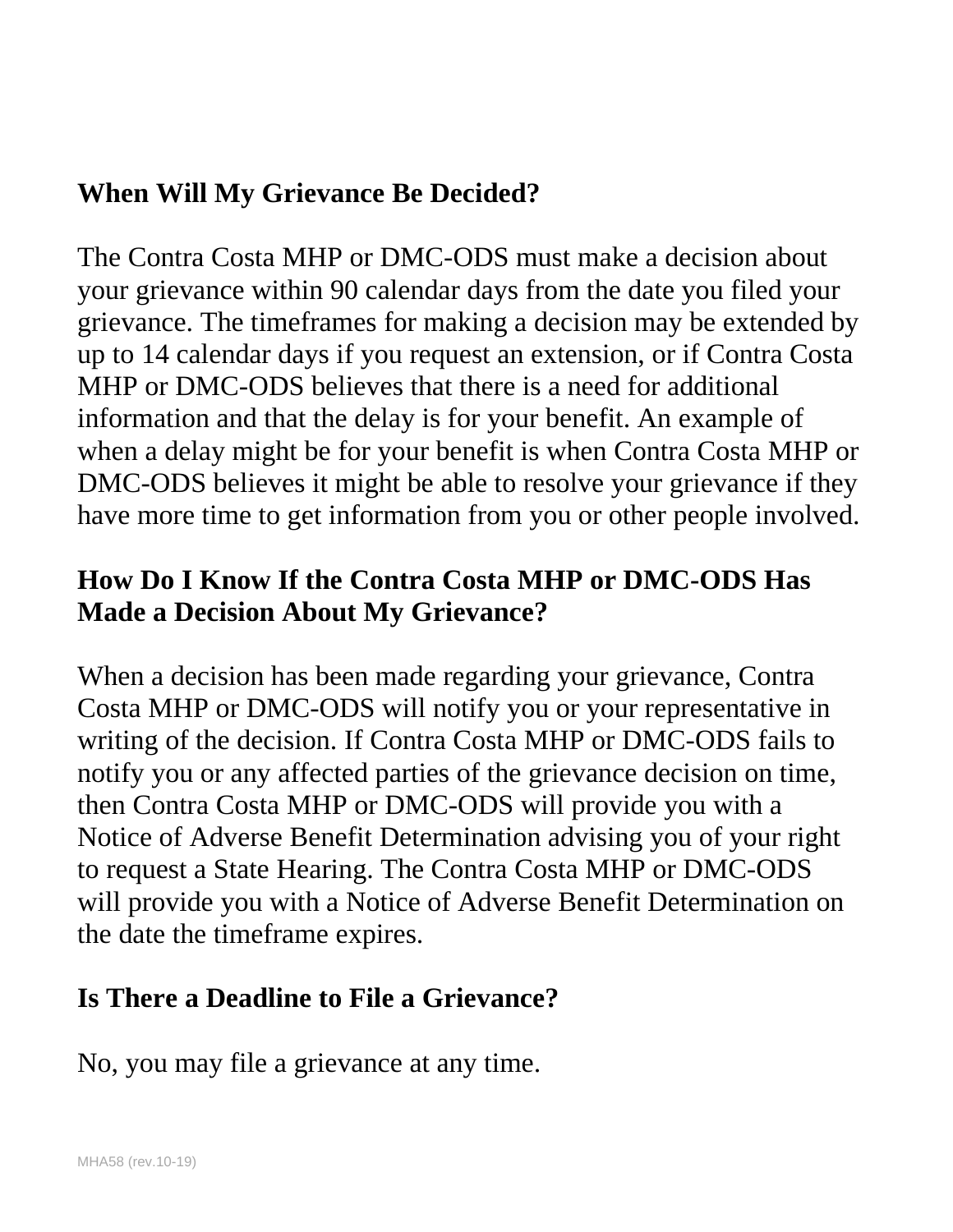Beneficiary/families will not be subject to any manner of discrimination, penalty, sanction or restriction for exercising their rights.

#### **For Additional information, please call:**

- (925) 957-5160 Office of Quality Improvement
- (888) 678-7277 Behavioral Health Access Line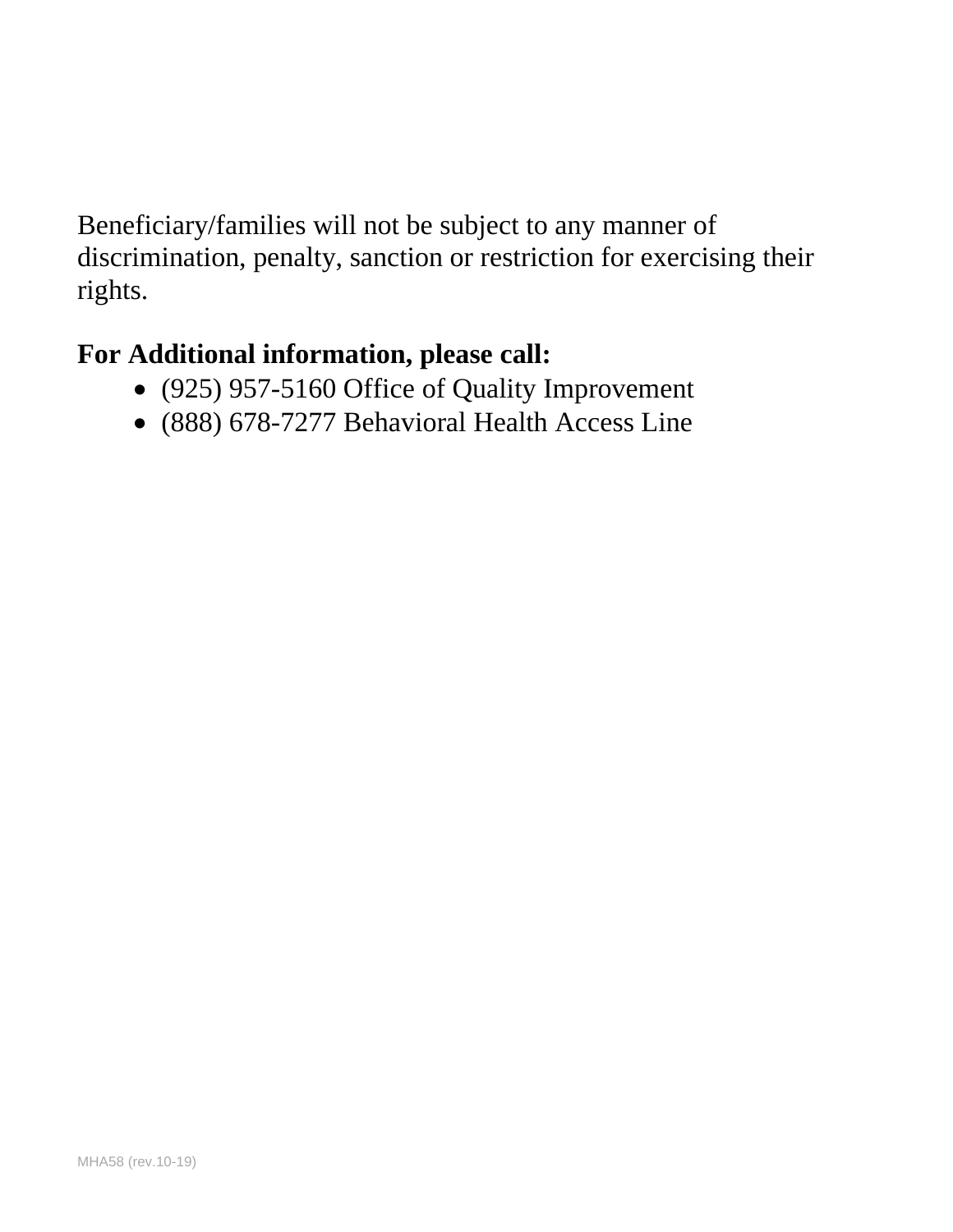

Grievance No. \_\_\_\_\_\_\_\_\_\_\_\_\_\_\_\_\_

Date Received

# **BENEFICIARY GRIEVANCE REVIEW REQUEST**

**Mental Health Services** | | Substance Use Disorder Services

A grievance is an expression of unhappiness about anything regarding your specialty mental health or substance use disorder services that are not one of the problems covered by the appeal and State Hearing processes.

**Your current Contra Costa County Mental Health or Substance Use Disorder services will NOT be adversely affected in any way by filing a grievance.**

*Please Print or Type*

1. The following information is required to proceed with a grievance:

**TODAY'S DATE** \_\_\_\_\_\_\_\_\_\_\_\_ **BIRTHDATE** \_\_\_\_\_\_\_\_\_\_\_\_\_\_

**BENEFICIARY NAME** 

**NAME OF LEGAL GUARDIAN IF ON BEHALF OF MINOR**

**ADDRESS \_\_\_\_\_\_\_\_\_\_\_\_\_\_\_\_\_\_\_\_\_\_\_\_\_\_\_\_\_\_\_\_\_\_\_\_\_\_\_\_\_\_\_\_\_\_**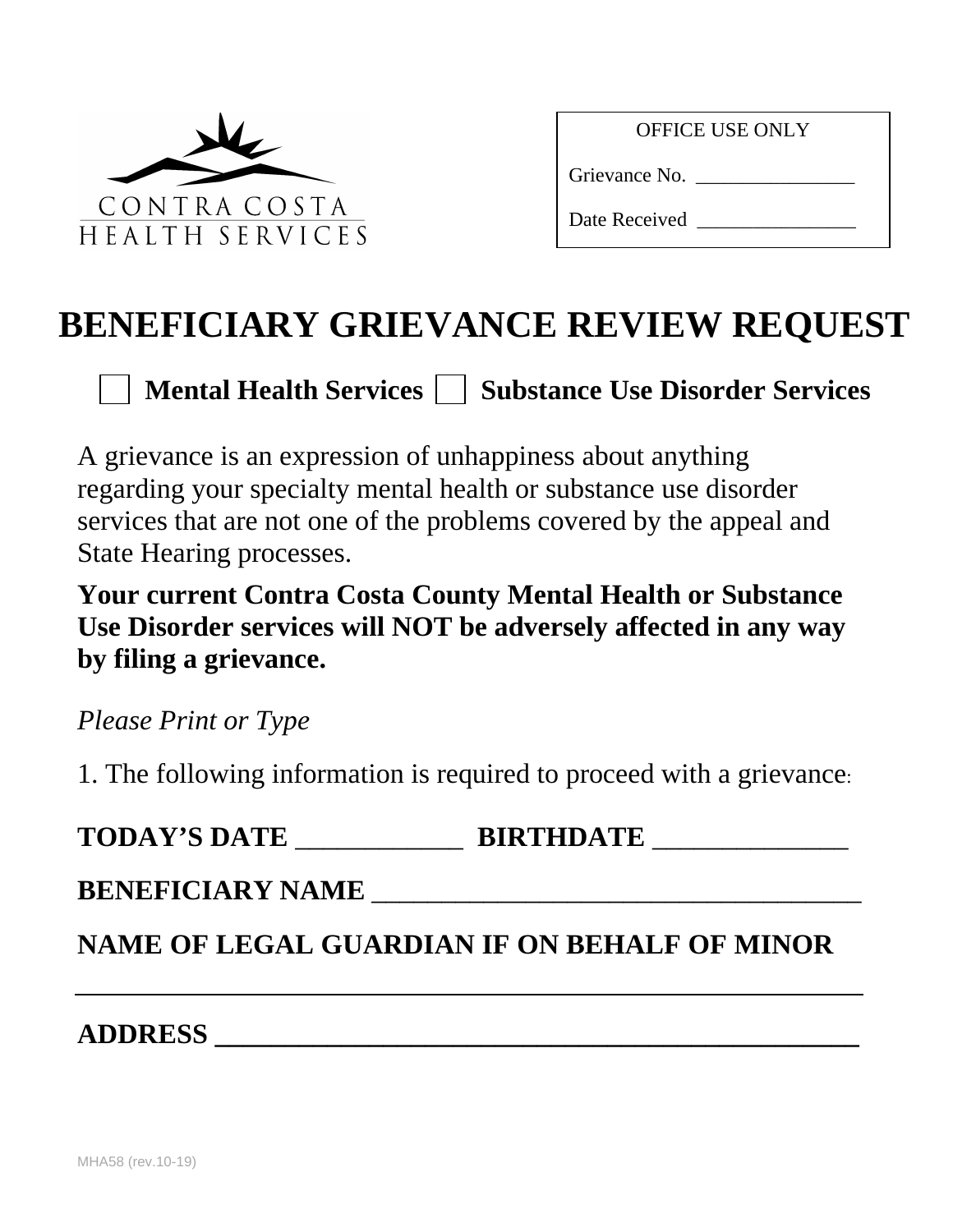# **CITY \_\_\_\_\_\_\_\_\_\_\_\_\_\_\_\_\_\_\_\_\_\_\_\_\_\_\_\_\_\_\_\_\_\_\_\_\_\_\_\_\_\_\_\_\_\_\_\_\_\_**

#### **PHONE \_\_\_\_\_\_\_\_\_\_\_\_\_\_\_ BEST TIME TO CALL** \_\_\_\_\_\_\_\_\_\_\_

2. Describe the reason(s) for filing a grievance. Be specific by including names, dates, and time whenever possible. (Attach additional pages if necessary.)

\_\_\_\_\_\_\_\_\_\_\_\_\_\_\_\_\_\_\_\_\_\_\_\_\_\_\_\_\_\_\_\_\_\_\_\_\_\_\_\_\_\_\_\_\_\_\_\_\_\_\_\_\_\_\_

\_\_\_\_\_\_\_\_\_\_\_\_\_\_\_\_\_\_\_\_\_\_\_\_\_\_\_\_\_\_\_\_\_\_\_\_\_\_\_\_\_\_\_\_\_\_\_\_\_\_\_\_\_\_\_

\_\_\_\_\_\_\_\_\_\_\_\_\_\_\_\_\_\_\_\_\_\_\_\_\_\_\_\_\_\_\_\_\_\_\_\_\_\_\_\_\_\_\_\_\_\_\_\_\_\_\_\_\_\_\_

3. Have you tried to resolve the problem(s) before filing a grievance?  $\Box$ No. I have not made any prior attempt to resolve the problem(s).

 $\Box$  Yes. Please describe what you have done to try to resolve the problem and include the results.

\_\_\_\_\_\_\_\_\_\_\_\_\_\_\_\_\_\_\_\_\_\_\_\_\_\_\_\_\_\_\_\_\_\_\_\_\_\_\_\_\_\_\_\_\_\_\_\_\_\_\_\_\_\_

\_\_\_\_\_\_\_\_\_\_\_\_\_\_\_\_\_\_\_\_\_\_\_\_\_\_\_\_\_\_\_\_\_\_\_\_\_\_\_\_\_\_\_\_\_\_\_\_\_\_\_\_\_\_

\_\_\_\_\_\_\_\_\_\_\_\_\_\_\_\_\_\_\_\_\_\_\_\_\_\_\_\_\_\_\_\_\_\_\_\_\_\_\_\_\_\_\_\_\_\_\_\_\_\_\_\_\_\_

\_\_\_\_\_\_\_\_\_\_\_\_\_\_\_\_\_\_\_\_\_\_\_\_\_\_\_\_\_\_\_\_\_\_\_\_\_\_\_\_\_\_\_\_\_\_\_\_\_\_\_\_\_\_

\_\_\_\_\_\_\_\_\_\_\_\_\_\_\_\_\_\_\_\_\_\_\_\_\_\_\_\_\_\_\_\_\_\_\_\_\_\_\_\_\_\_\_\_\_\_\_\_\_\_\_\_\_\_

\_\_\_\_\_\_\_\_\_\_\_\_\_\_\_\_\_\_\_\_\_\_\_\_\_\_\_\_\_\_\_\_\_\_\_\_\_\_\_\_\_\_\_\_\_\_\_\_\_\_\_\_\_\_

4. What would you like to happen to resolve the grievance?

5. Please add anything else you would like us to know. You may attach additional pages.

\_\_\_\_\_\_\_\_\_\_\_\_\_\_\_\_\_\_\_\_\_\_\_\_\_\_\_\_\_\_\_\_\_\_\_\_\_\_\_\_\_\_\_\_\_\_\_\_\_\_\_\_

\_\_\_\_\_\_\_\_\_\_\_\_\_\_\_\_\_\_\_\_\_\_\_\_\_\_\_\_\_\_\_\_\_\_\_\_\_\_\_\_\_\_\_\_\_\_\_\_\_\_\_\_

\_\_\_\_\_\_\_\_\_\_\_\_\_\_\_\_\_\_\_\_\_\_\_\_\_\_\_\_\_\_\_\_\_\_\_\_\_\_\_\_\_\_\_\_\_\_\_\_\_\_\_\_

\_\_\_\_\_\_\_\_\_\_\_\_\_\_\_\_\_\_\_\_\_\_\_\_\_\_\_\_\_\_\_\_\_\_\_\_\_\_\_\_\_\_\_\_\_\_\_\_\_\_\_\_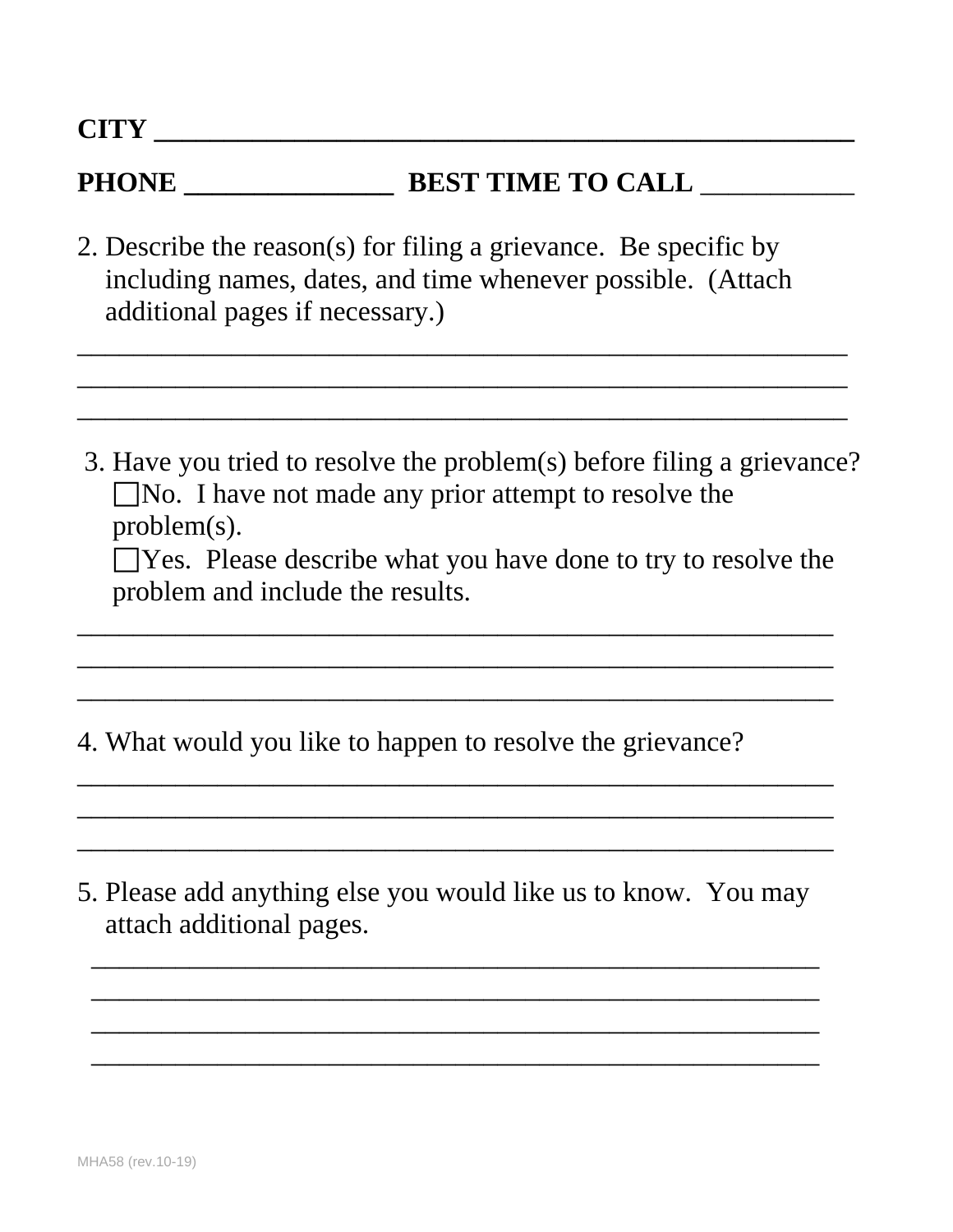#### SIGNATURE OF PERSON MAKING REQUEST and DATE

RETURN THIS FORM TO:

QUALITY IMPROVEMENT COORDINATOR BEHAVIORAL HEALTH SERVICES ADMINISTRATION 1340 Arnold Dr., #200, Martinez, CA 94553 Phone (925) 957-5160 Fax (925) 957-5156